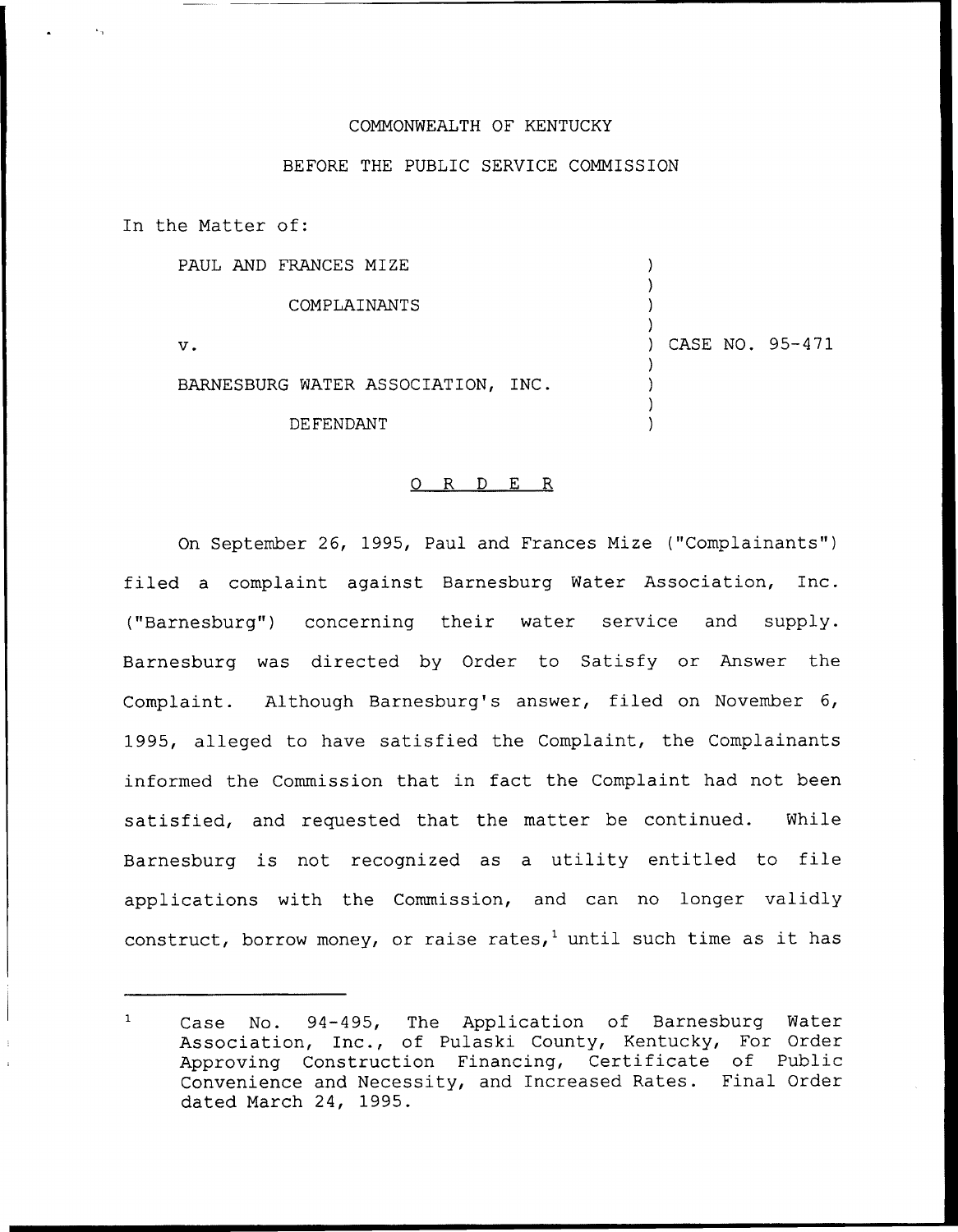completed its merger with South Eastern Water Association, Inc. as ordered by both the Commission and the Franklin Circuit Court, it has <sup>a</sup> duty to provide continuous and adequate service to its customers.<sup>2</sup>

As further proceedings appeared necessary, the Commission on January 25, 1996, scheduled a hearing for March 6, 1996. The Commission also issued a request for data on February 15, 1996, to which Barnesburg responded with a Motion to Delay Hearing. The hearing was delayed until March 20, 1996, on which day the hearing proceeded. At the hearing, Barnesburg was requested to file additional data, in part because the data earlier filed by Barnesburg was of no value. This data was received by the Commission on April 19, 1996.

As the Complainants did not have the data filed by Barnesburg on April 19, 1996, available to them prior to the March 20, 1996, hearing, the Commission finds that the Complainants should be given the opportunity to file comments concerning this data.

 $\overline{c}$ By order of the Franklin Circuit Court issued duly 31, 1995, in Civil Action No. 92-CI-01151, Public Service Commission of Kentucky v. Barnesburg Water Association, Inc., et al., which compels compliance with the Commission's Order of February 22, 1988, in Case No. 9967, The Proposed Merger of Barnesburg Water Association, Bronston Water Association, Elihu-Rush Branch Water Association, Nelson Valley Water Association, Oak Hill Water Association, Pleasant Hill Water District, Pulaski County Water District No. 1, Pulaski County Water District No.<br>2, and Tateville Water Association, Barnesburg must complete all legal requirements necessary to effect a merger with South Eastern by November 28, 1995.